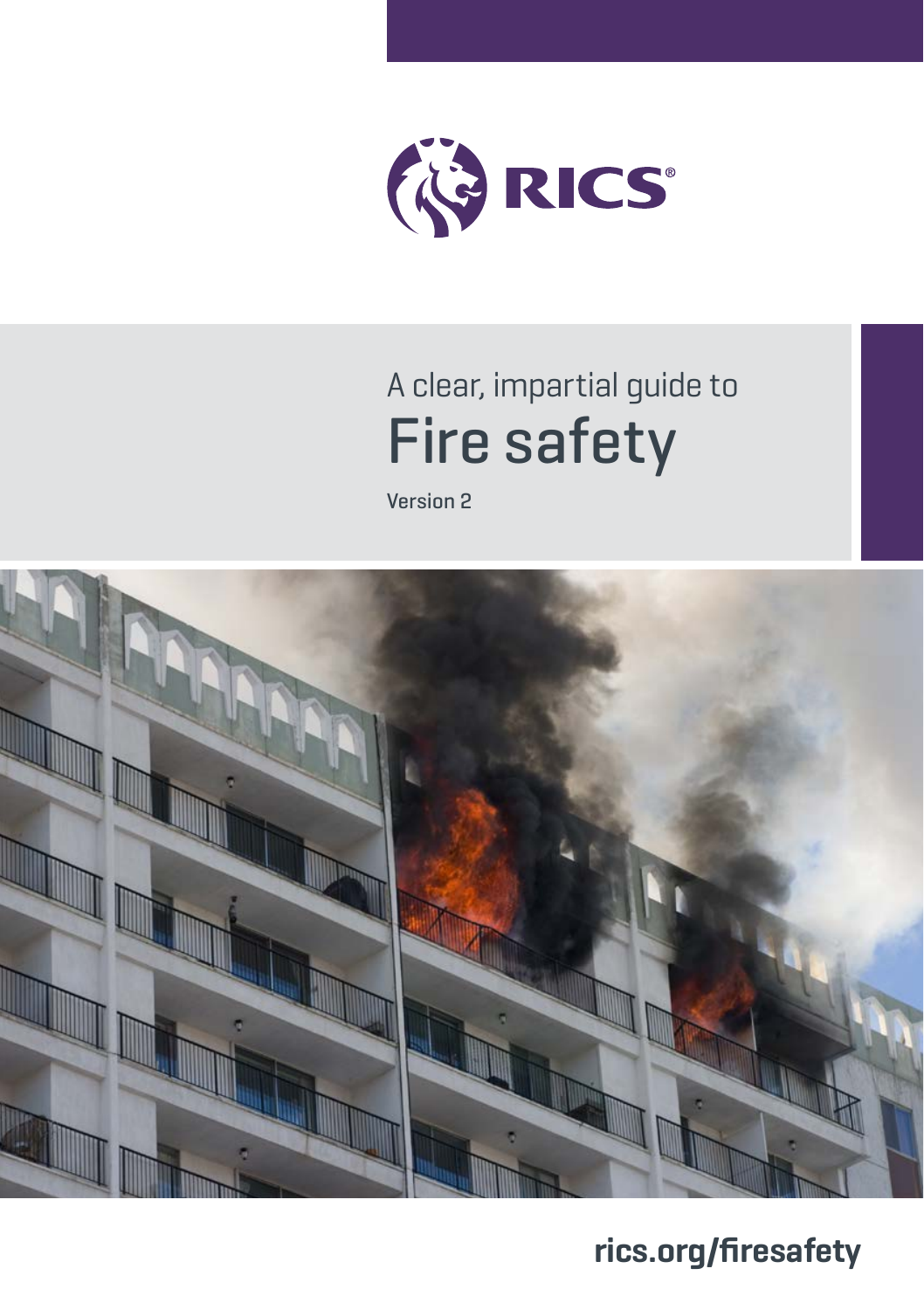# **Contents**

This consumer guide was produced by the RICS Building Surveying professional group in conjunction with members of the RICS Fire Safety Working Group 2019. RICS would like to express its thanks to the following who contributed to its development:

Gary Strong, BSc (Hons) FRICS FCIArb C.BuildE FCABE FCILA FUEDI-ELAE Alan Cripps, FRICS C.Build.E FCABE FCILA FUEDI-ELAE MCIAT Craig Ross, BSc (Hons) MRICS Andrew Thomas, MBA, MRICS (Fylde Borough Council) David Ware (Fire Risk Consultancy Limited) Ray Quinn, BEng (Hons) MSc CEng MIEI MIFireE (BB7) Simon Sandland-Taylor, MBA, FRICS, BSc, MIFireE, DMS (The Sandland Taylor Consultancy) Copyright RICS 2019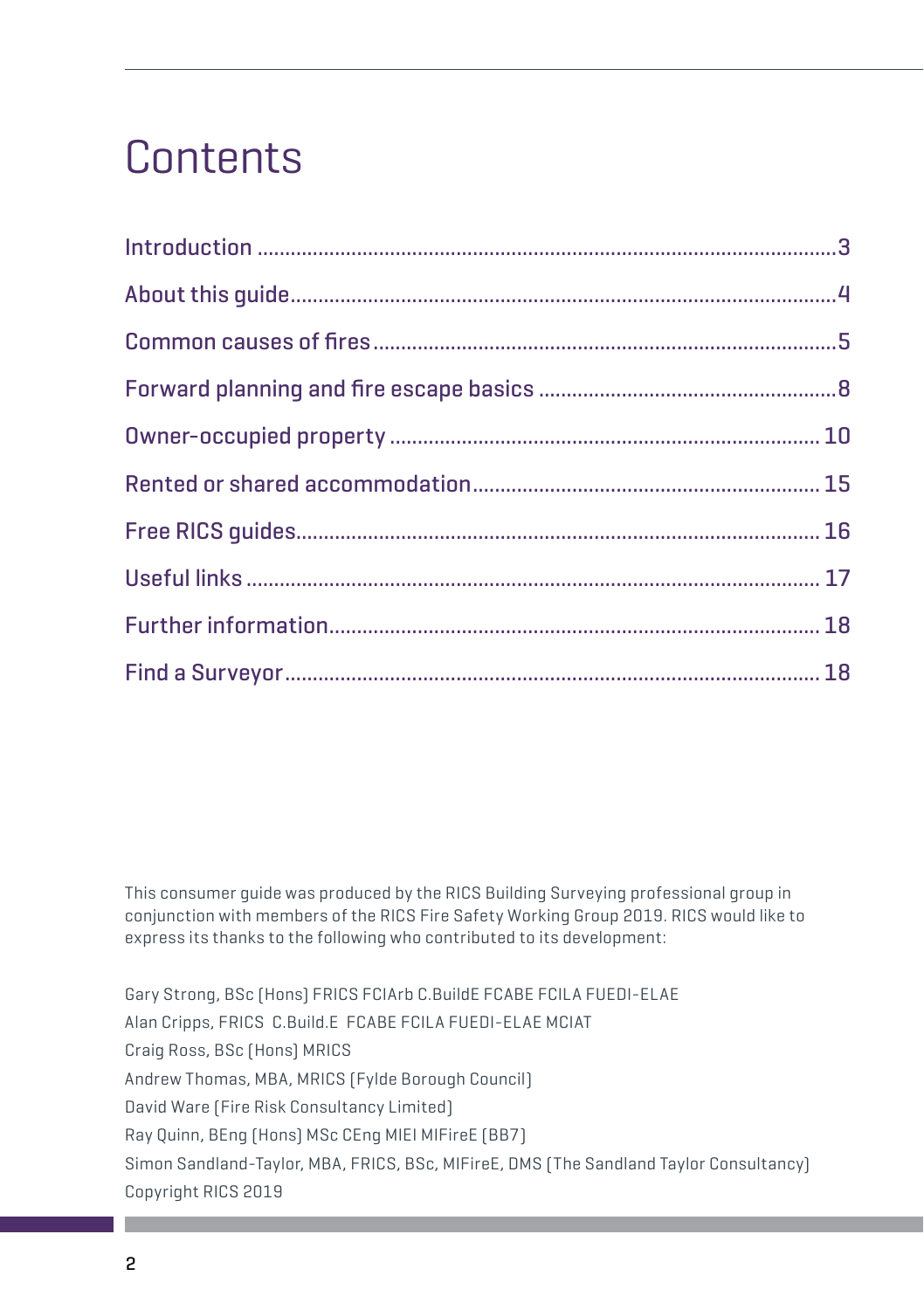# **Introduction**



Although the number of fire-related fatalities in the UK has been gradually decreasing over the past 40 years there are still a significant number of injuries and deaths each year from fires, with most occurring in single, two and three storey buildings. Many of these injuries and deaths could be avoided by following some simple safety procedures.

The Home Office's fire statistics data tables show that in 1981/82 there were a total of 937 fire-related fatalities in the UK, while in 2017/18 this number was 395. Despite the gradual decline over this time, this still represents 395 deaths too many. In England alone, the number of fatalities in 2017/18 caused by accidental dwelling fires was 243. This guide aims to reduce this number by promoting good practice in fire safety in the home.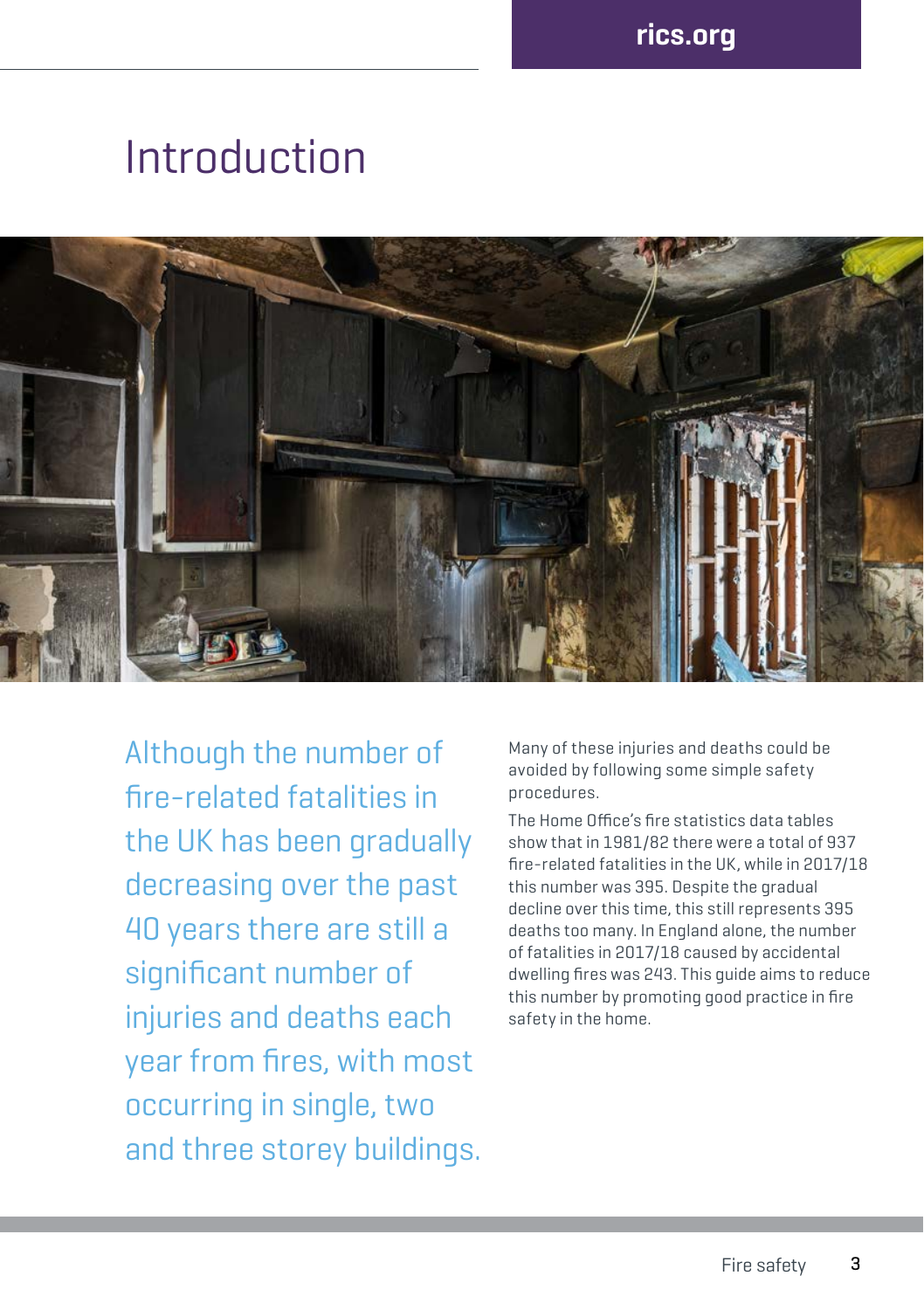## About this guide

This guide offers basic advice about fire safety in the home, and has been written specifically with homeowners and residential tenants in mind.

Having a basic understanding of fire safety is very important for all of us, and in extreme circumstances can mean the difference between life and death in a fire situation. RICS have therefore commissioned this guide in order to spread awareness among homeowners and tenants and communicate basic advice in a single volume that is written in a non-technical and easy to follow format. It has been written by RICS Chartered Building Surveyors and a multi-discipline fire safety advisory group.

### Making a difference

Fire safety design and regulation is a complex area, and there are numerous physical safety features in buildings that contribute to fire safety in ways that may not be immediately apparent, e.g. compartmentation, protected zones, fire doors, smoke seals and so on. The purpose of this guide is not to cover these technical items that are mandated by regulation and often out of sight, but to draw attention to the things that you can make a difference to, which are equally important in reducing fire risk.

Therefore, this guide can assist you in making your home as safe as possible by understanding the risks and looking at ways to minimise and manage fire safety measures. This responsibility mainly lies with the occupier, however in some cases the Landlord has responsibilities to ensure that certain elements have been provided, tested and are in good working order e.g. electrical and heating systems. The content of the guide is split between owner-occupier and rented/ shared accommodation to make this clear.

As this document aims to provide general information on useful domestic fire safety measures, you should be aware it does **not** provide detailed technical guidance on all fire safety procedures, and you should seek further information where necessary. For example, smoke detectors should be installed according to the manufacturers' instructions, and if fitting a fire blanket you should also obtain guidance on how to use it properly.

This guide is aimed at homeowners and occupiers only and covers only houses, apartments, flats and maisonettes. It is not suitable for use in commercial properties, and also does not apply to other multi-occupancy accommodation such as hotels, student accommodation or similar premises, which are more complex and have their own regulations. It is also not intended for use by surveyors or other professionals.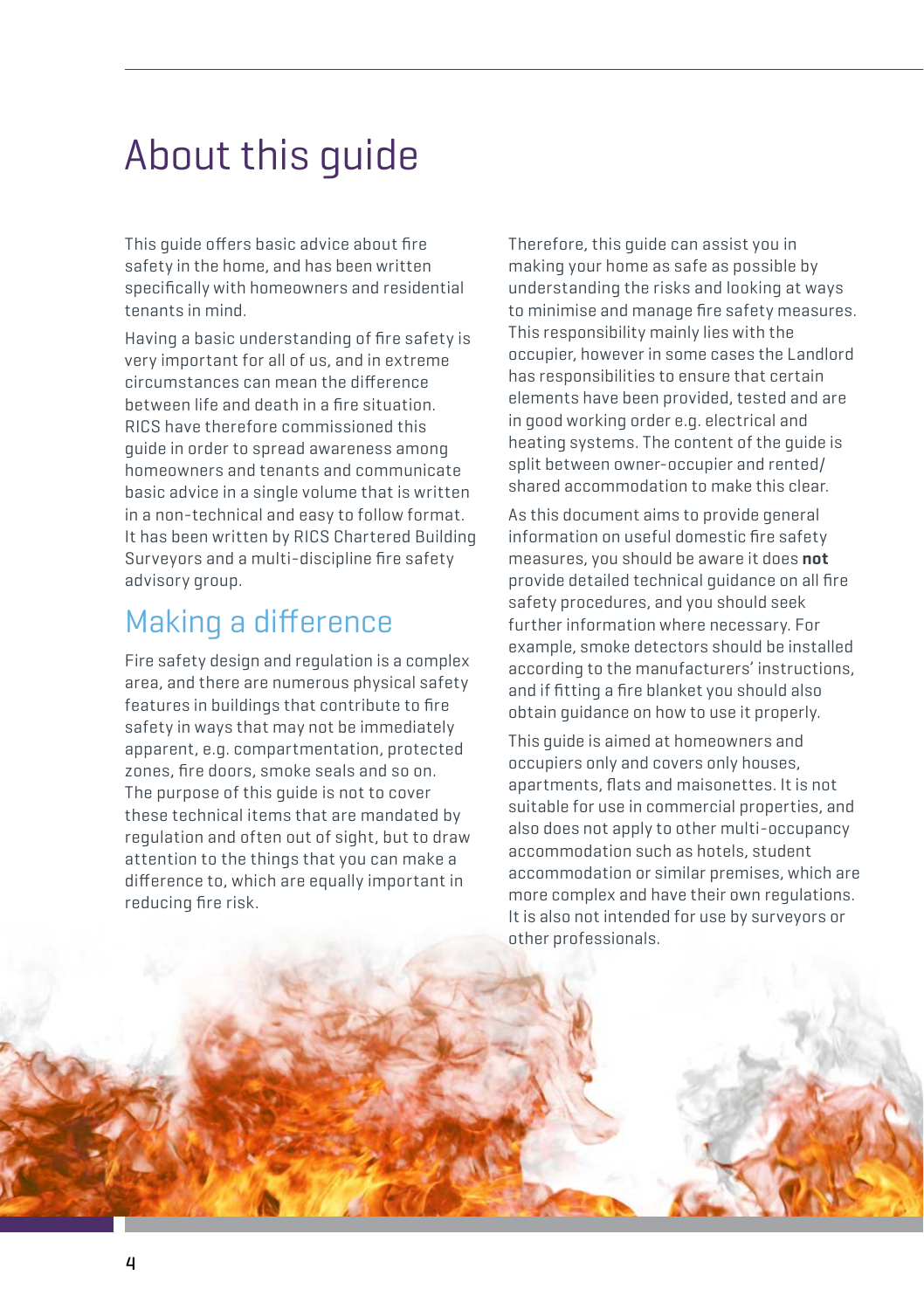## Common causes of fires

### **Cigarettes**

Smoking is still a significant cause of house fires, and on average somebody in the UK dies every six days as a result. If you or someone in your household smokes, you should be aware of the following safety points.

- **•** Ensure cigarettes are stubbed out properly – carelessly discarded smoking materials are still one of the biggest causes of domestic fires.
- **•** Do not leave a lit cigarette or pipe lying around, as they can easily start a fire or smoulder for some time before creating a fire later.
- **•** Never smoke in bed.
- **•** Use a proper ashtray that is in a stable, secure position and made of noncombustible material.
- **•** Take care when smoking while tired as you might easily fall asleep and start a fire.

### E-cigarettes/vaping

E-cigarettes are relatively new, but recent figures published by the BBC show that these are likely to have caused over 100 fires in just two years. If you use an e-cigarette, follow these safety tips:

- **•** Only use the charger supplied with your product;
- **•** don't leave the e-cigarette unattended while charging;
- **•** once fully charged, remove the battery from the charger;
- **•** clean the batteries charger contact once a week;
- **•** never use a damaged e-cigarette.

### Candles

Candles can look attractive in the home, creating pleasant lighting or nice aromas. However, they are also the cause of two house fires a day in the UK, and these are precautions that should be followed.

- **•** Ensure that candles are on a stable base, and placed on a saucer or plate – never directly on a surface like a table. They should not be placed next to furniture, in the bedroom, or near open windows where draughts can blow curtains on to the flame.
- **•** Make sure you extinguish candles properly after use.
- **•** Children should not be left alone with candles.
- **•** Keep pets away from lit candles.
- **•** Consider replacing candles with small, battery-powered replicas.

### Plug-in air fresheners

These can overheat, so change any scent inserts when finished, unplug overnight and care should be taken to keep them away from flammable materials, e.g. clothes.

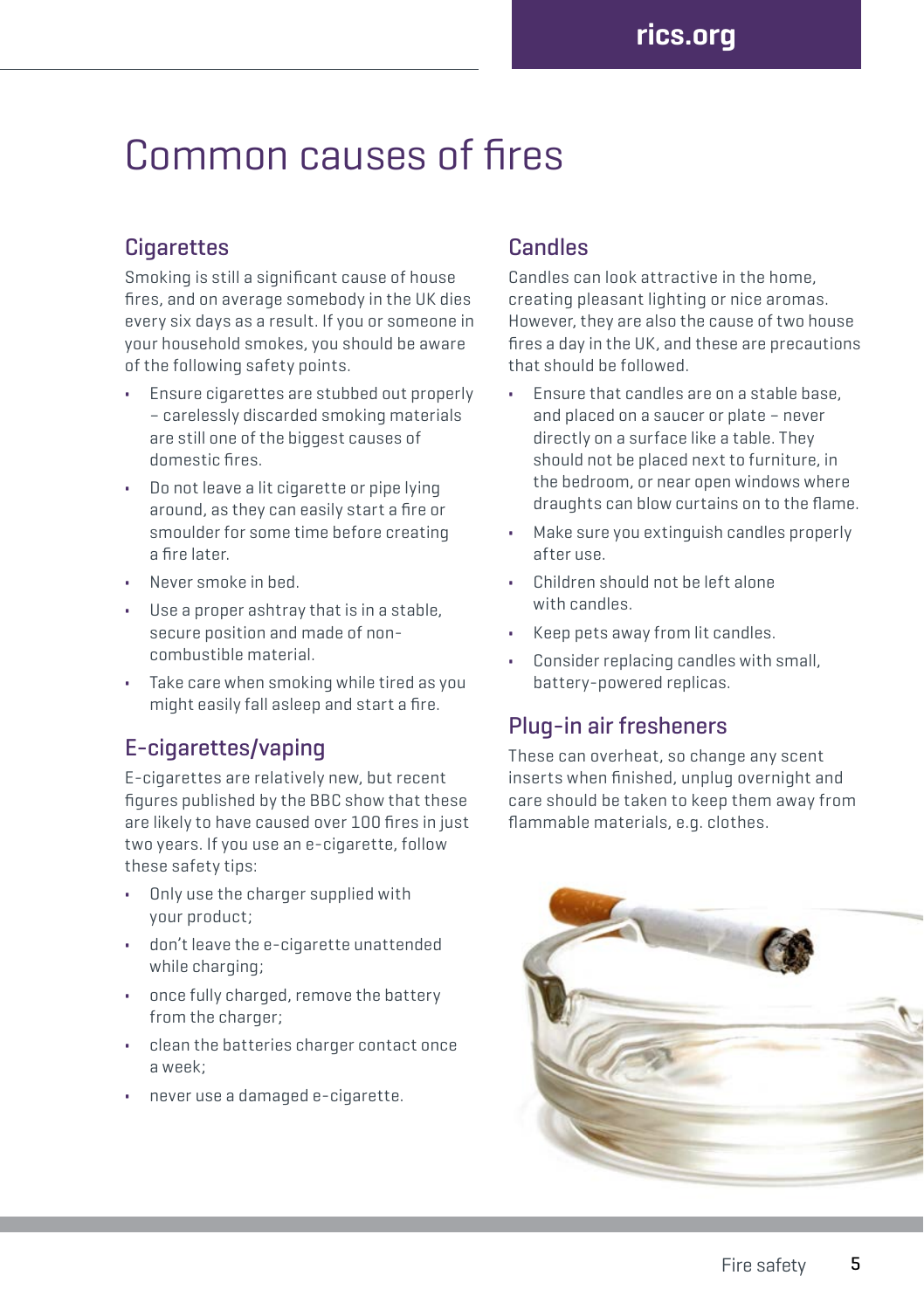#### Electrical circuit overload

Around half the fires in England are caused by electricity, so you should check the following on your electrical installations.

- **•** Always confirm that the correct fuse or circuit-breaker is fitted to avoid overheating.
- **•** Ensure electrical appliances have a British or European safety mark when purchased.
- **•** Try to use no more than one plug in each socket, as overloading multiway and extension cables can cause overheating and start a fire. Washing machines and other white goods should have their own socket, due to their high electrical load.
- **•** Electrical extension reels should be fully unwound if used.
- **•** Always check for dangerous and loose wiring, scorch marks and hot plugs and sockets, as well as fuses that blow and circuit-breakers that trip for no obvious reason.
- **•** Do not try to carry out electrical works that you are not trained for – always contact a competent electrician if you are unsure.
- **•** Have your electrical system inspected by a competent and qualified electrician every five years.

#### Electric blankets

- **•** You should store any electric blankets flat, rolled up or loosely folded when they are not in use to avoid damaging the internal wiring.
- **•** You must unplug blankets before entering the bed unless there is a thermostatic control for safe all-night usage.
- **•** Check blankets regularly for wear and tear, and avoid buying them second-hand.
- **•** Always follow the manufacturers' printed instructions.
- **•** Avoid getting the blanket wet. If it does get wet, ensure that it is completely dry before re-use.
- **•** Never use an electric blanket and hot water bottle together.
- **•** Test blankets every three years. The local fire and rescue service or Age UK may be able to do this for you at no cost.

#### Electrical appliances

- **•** Always unplug appliances when not in use, particularly tumble dryers and washing machines, or when you go to bed.
- **•** Chargers can cause fires if left on with no device connected. Always turn off your charger when a device is not charging.
- **•** Make sure portable heaters are positioned to prevent them falling over, and if possible turn them off overnight.
- **•** Dryers should have the filters cleaned regularly to avoid a build up of lint, which is combustible and can cause fires.
- **•** Keep portable heaters clear of curtains and furniture, and never use them for drying clothes.

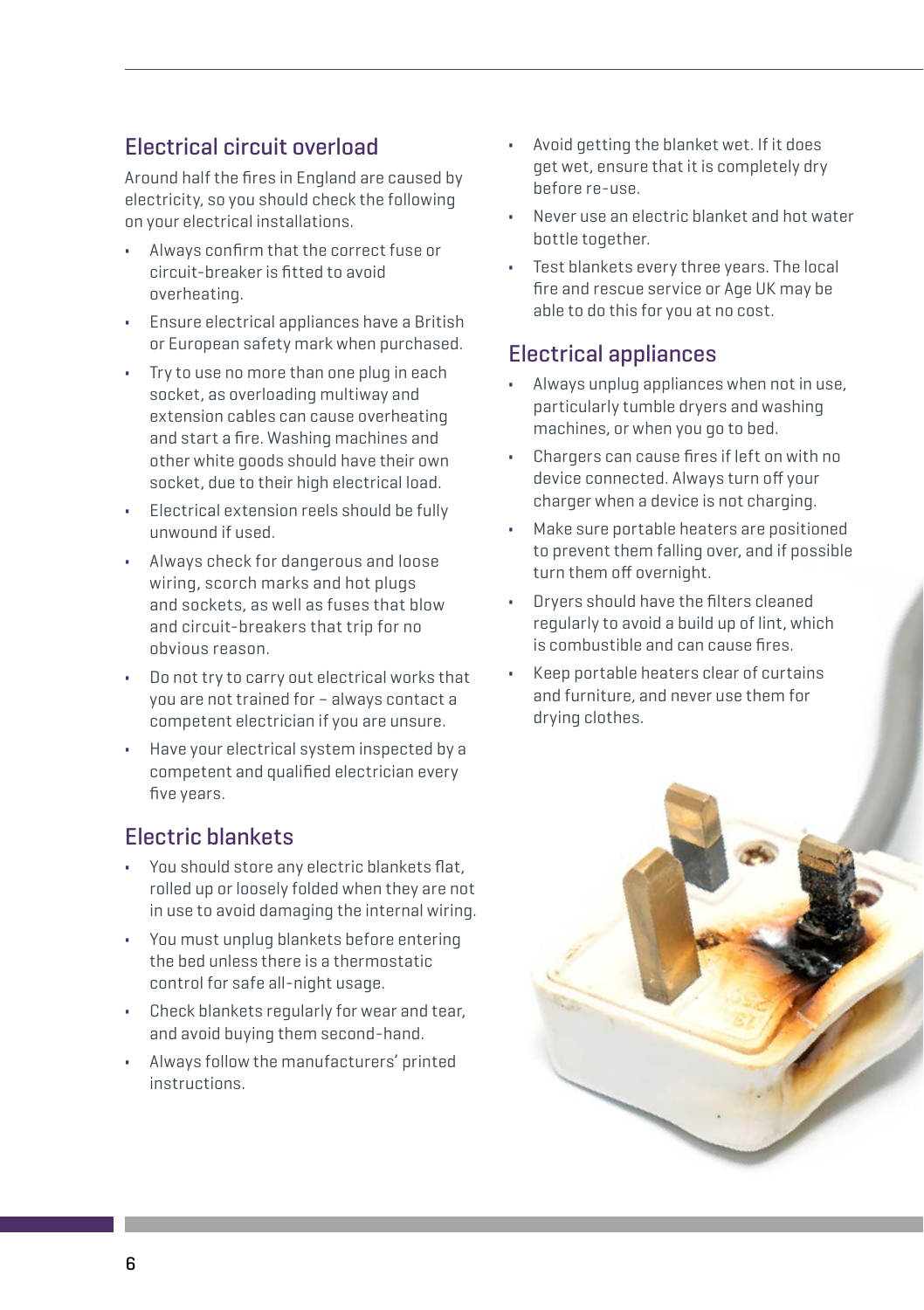### **[rics.org](http://rics.org)**



- **•** Regularly check appliance cables and leads and replace them if required.
- **•** Electrical appliances should not be left unattended on beds and soft furnishings. Laptops for example should be used on a hard, flat surface to avoid overheating.
- **•** Electrical products (including e-cigarettes) can be recalled by manufacturers due to safety reasons and the average success rate for a product recall is only 10-20%. Further guidance can be found in the 'Useful Links' section (page 17).

#### Furniture

In the past, furniture has been filled or covered with materials that are extremely combustible, contributing to dangerous fires and giving off highly toxic smoke. There are now UK regulations in place to reduce this risk, requiring manufacturers to meet

minimum safety standards. Make sure when you purchase furniture that it has a permanent label confirming it complies with these regulations.

#### Gas

Gas used for heating and cooking in the home is obviously highly combustible, and gas leaks can be very dangerous.

- **•** If you smell gas, contact your supplier immediately.
- **•** Open windows to allow the gas to escape.
- **•** Do not operate any electrical switches or smoke a cigarette.
- **•** Leave the property and wait for the supplier to confirm that it is safe.
- **•** It is recommended that gas appliances are checked annually by a Gas Saferegistered contractor.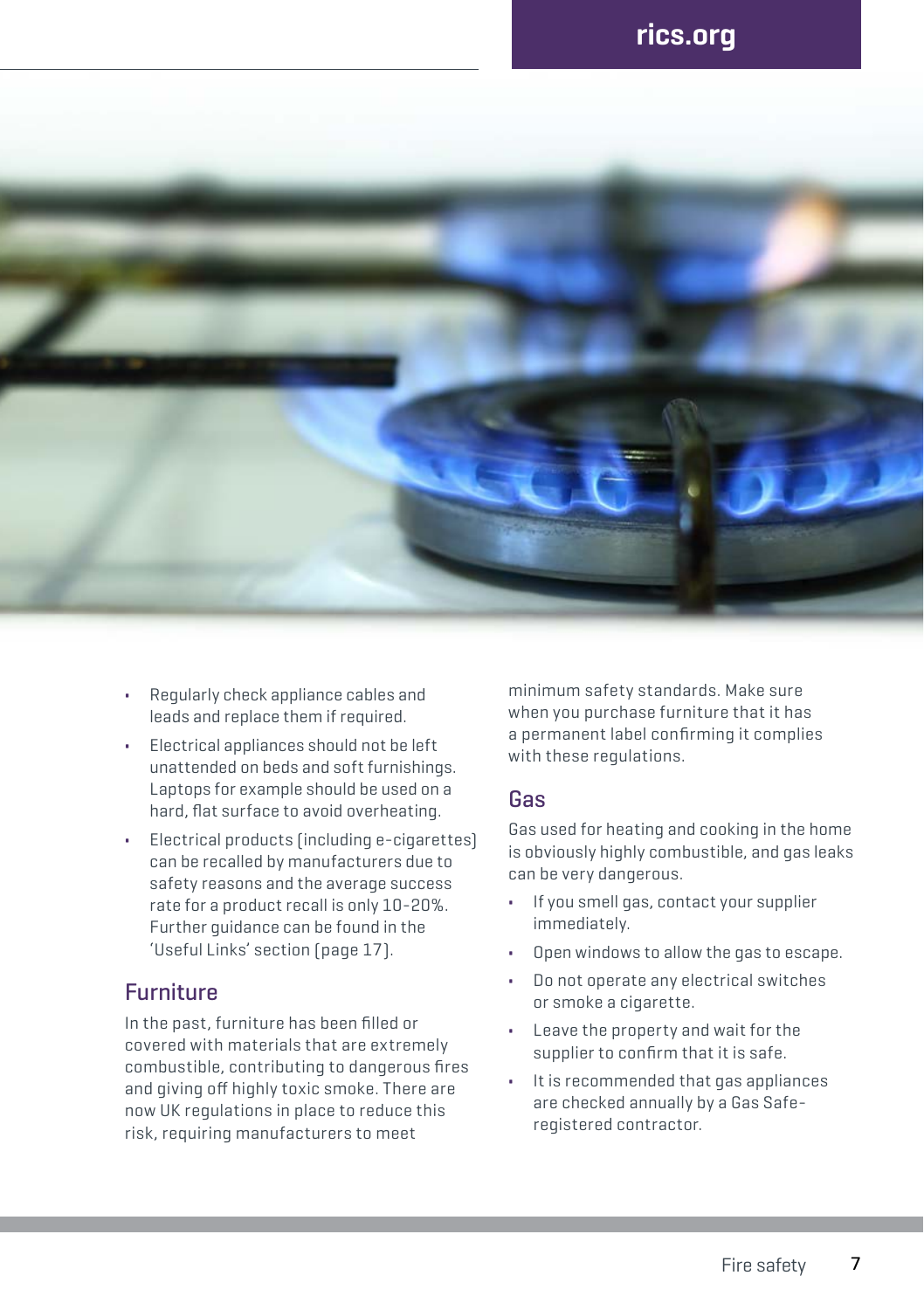# Forward planning and fire escape basics



### Escape routes

One of the most fundamental fire precautions you can take is to plan and memorise your escape route, whether you are in your own home, or visiting another property such as a friends house or a hotel. Doing so will significantly increase the chances of you and your family escaping a fire safely. There must also be a suitable balance between security and fire safety – all occupants must be able to open doors or windows as appropriate from inside and escape if there is a fire. Some key pointers for escaping fire:

- **•** Familiarise yourself with any specific fire escape routes designated for the building.
- **•** Be aware of any alternative escape routes.
- **•** Plan an escape route, and ensure all of the household are aware of it.
- **•** Make sure the exit route is kept clear, including the exit itself. Any blockages on communal escape routes should be cleared and / or immediately notified to the building manager for action.
- **•** Locked external doors should have the key

left inside the lock or nearby so they can be opened easily in an emergency. Window keys should also be easily accessible, and all the household and any visitors should know their whereabouts.

- **•** The normal entry into the property is usually the best exit in the event of fire as it is most familiar.
- **•** A second exit route should be planned in case the first one is blocked.
- **•** If there is a fire, do not use lifts unless a dedicated fire evacuation lift has been installed. Note that such lifts are rare, and if in doubt you should check with the building manager or manufacturer.
- **•** If living in a flat or maisonette, close the front door on evacuation if you can to stop the fire spreading to communal areas.
- **•** Rehearse the escape plan with your household, including any alternative routes.
- **•** Do not forget to review your escape plan if any alterations are made to the building.
- **•** Close internal doors at night if possible, as this will help to stop a fire spreading.

#### **Important note on evacuation**

Some tall multi-occupancy residential buildings may have a 'stay put' policy, meaning that if there is a fire in a neighbouring unit it may be safer to remain in your flat or maisonette, as the fire is expected to be contained by fire resisting walls and floors. This policy should be checked with your building manager or the fire brigade directly if there is no building manager. A 'stay-put' policy may be changed by the fire brigade during a fire in the rare event that the fire spreads beyond the dwelling of origin.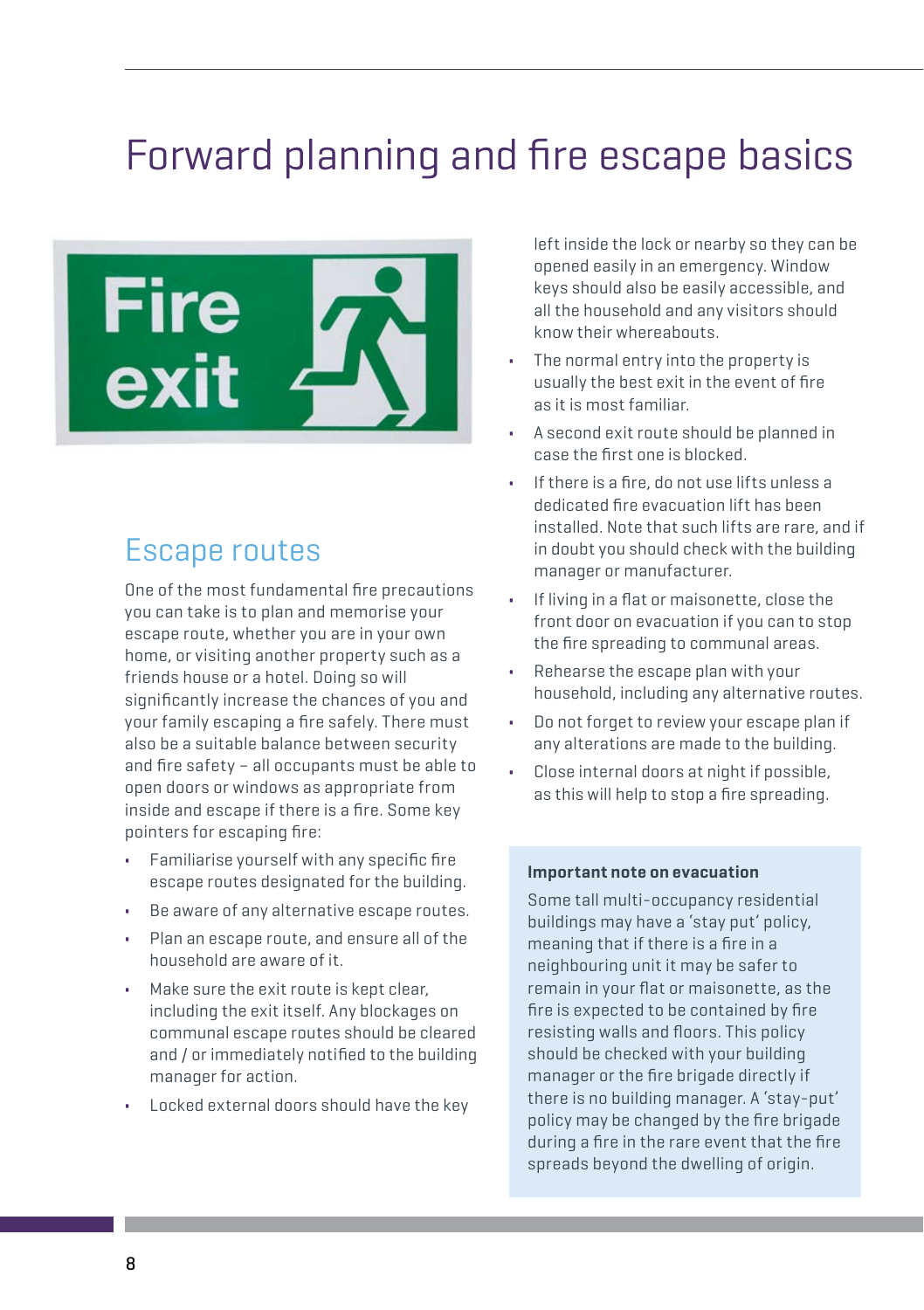### What to do in the event of a fire in your home

A fire can develop quickly and create highly toxic fumes that may only require three or four breaths to render you unconscious. It's therefore vital you act quickly and get out of the home as quickly and as safely as possible. Know and follow these steps if there is a fire in your home or if your fire alarms go off.

- **•** Try not to panic. Alert everyone in the house quickly by shouting 'FIRE'.
- **•** Do not endanger yourself, but if possible close the door to the room where the fire is.
- **•** Test closed doors by placing your hand against it. Do not open the door if it feels warm, as there may be fire on the other side.
- **•** Get everyone out of the house as quickly as possible. You should have planned and rehearsed an escape route, as above. Do not stop to pick up possessions or look for pets.
- **•** As you escape, keep low where the air will be clearer and to avoid smoke as best possible.

EXT

- **•** Do not attempt to tackle fires yourself unless you have a fire blanket or fire extinguisher immediately to hand, know how to use them properly, and the fire is small enough and your escape route is clear. Call 999 first. Fires can escalate in less than two minutes. If in doubt, get out, stay out and call 999.
- **•** If you cannot call 999 yourself, ask a neighbour if they can.
- **•** If you cannot get out of the property without help, stay in a room with the door shut. Ideally this room should have access to a window and a phone (or mobile), and be at the front of the property or in a suitable place for the fire brigade to assist. Place bedding or soft materials at the bottom of the door to help block any smoke, open the window and shout 'Help! Fire!' Keep a whistle handy if it is hard for you to shout. If you have a phone, call 999.

E.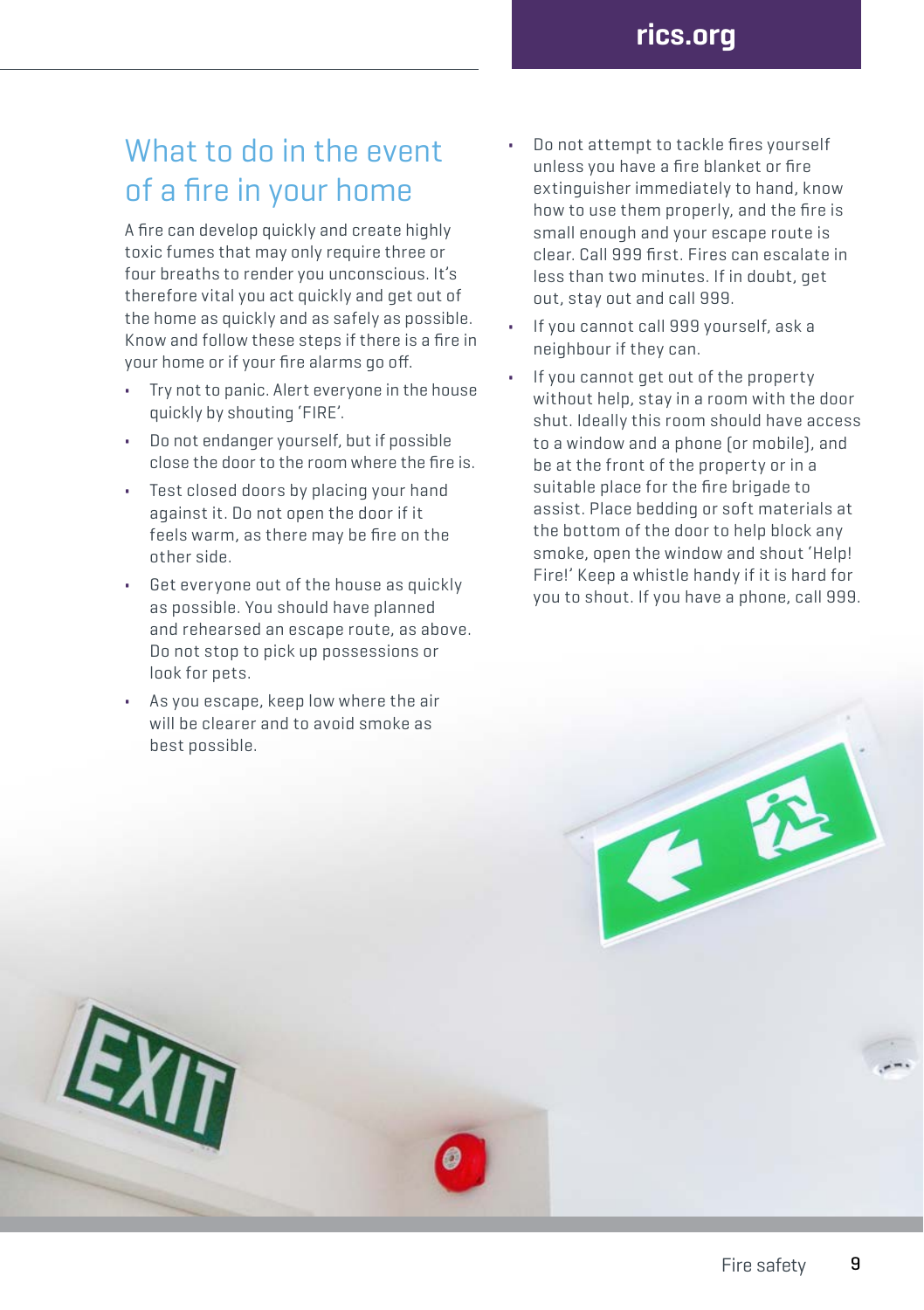

## Owner-occupied property

## Fire detection

#### Smoke alarms

New houses are required by law to have smoke alarms fitted in important locations. The provision of such alarms in residential premises has significantly contributed to the reduction in the number of deaths in domestic fires. However, recent years have seen an increase in the number of deaths where fire detection is provided, but is not working due to batteries running flat or having been removed. It is also possible that older properties either won't have any alarms fitted, or they may have fewer smoke alarms than current regulations require for new buildings. However, smoke alarms are a low-cost means of fire detection, and RICS strongly recommends that working detectors are fitted in all homes.

The number of alarms you need will depend on the size and layout of the house, but they should be positioned as follows.

- **•** There should be **at least** one smoke alarm on each floor level, in the communal hallway.
- **•** Ideally, there should **also** be a smoke alarm fitted in every bedroom, **and** one in the living room.
- **•** Do not fit smoke alarms in the kitchen or bathroom, where cooking or steam can set them off accidently. A heat alarm should be fitted in the kitchen instead (see below).
- **•** Most fires happen at night, so locate alarms in positions that will wake you up, such as close to bedrooms – within 3 metres of every bedroom door is best.
- **•** Test alarms regularly every week is good practice.
- **•** Never disconnect or remove batteries if the alarm keeps bleeping when not being tested. Either replace the battery or replace the smoke alarm.
- **•** Replace alarms every ten years or if they stop working properly.
- **•** Where multiple detectors are provided they should ideally be linked. These can be linked physically via electrical cabling, or wirelessly.

#### Heat alarms

- **•** Heat alarms should be fitted in kitchens and other rooms where day-to-day activities such as cooking may trigger smoke alarms rather than an actual fire.
- **•** You should test heat alarms in the same way as smoke alarms (see above), and replace the battery in the same circumstances.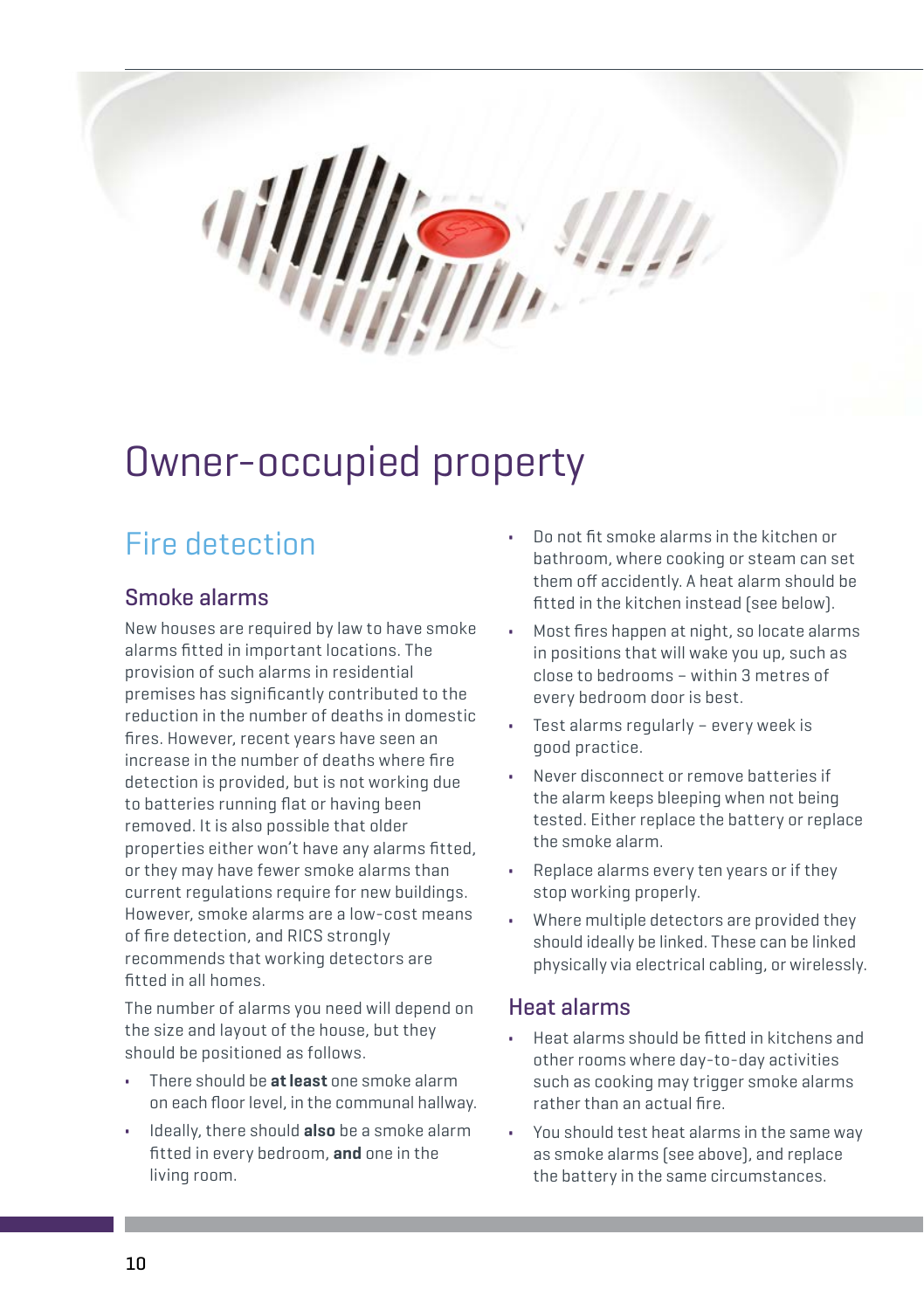#### Carbon monoxide alarms

Carbon monoxide alarms are used to detect this harmful gas, which can cause poisoning. Alarms are usually fitted in homes where there are appliances that can emit carbon monoxide, such as gas boilers or fires, coal fires, and solid-fuel burners.

- **•** Fit such alarms in the room where the appliance is installed.
- **•** Locate them close to the appliance either on the ceiling, at least 300mm from any wall, or, if the alarm is to be located on a wall, as high up as possible (above any doors and windows) but not within 150mm of the ceiling; and between 1 metre and 3 metres horizontally from the appliance.
- **•** You should test these in the same way as smoke alarms (see page 10), and replace the battery in the same circumstances.

### Putting out fires

Fighting fires is best left to the fire brigade as a fire can quickly get out of control and place you in danger if you attempt to tackle it. However, if you have a fire extinguisher or fire blanket that you can use to put out a small fire that's located in one place, you must know how to use these safely before use.

Remember, if in doubt, there is no doubt. Get out of the home, following the steps above.

#### Fire extinguishers

All new fire extinguishers should meet current British Safety Standards (BS EN3) and should be kept somewhere that's in easy reach in an emergency. The best place to keep an extinguisher is the kitchen, as this is the starting point of most fires in the home. You should keep familiar with how the extinguisher works by reading the instructions regularly. Make sure your extinguishers are serviced once a year, and replace any extinguisher that has been used.

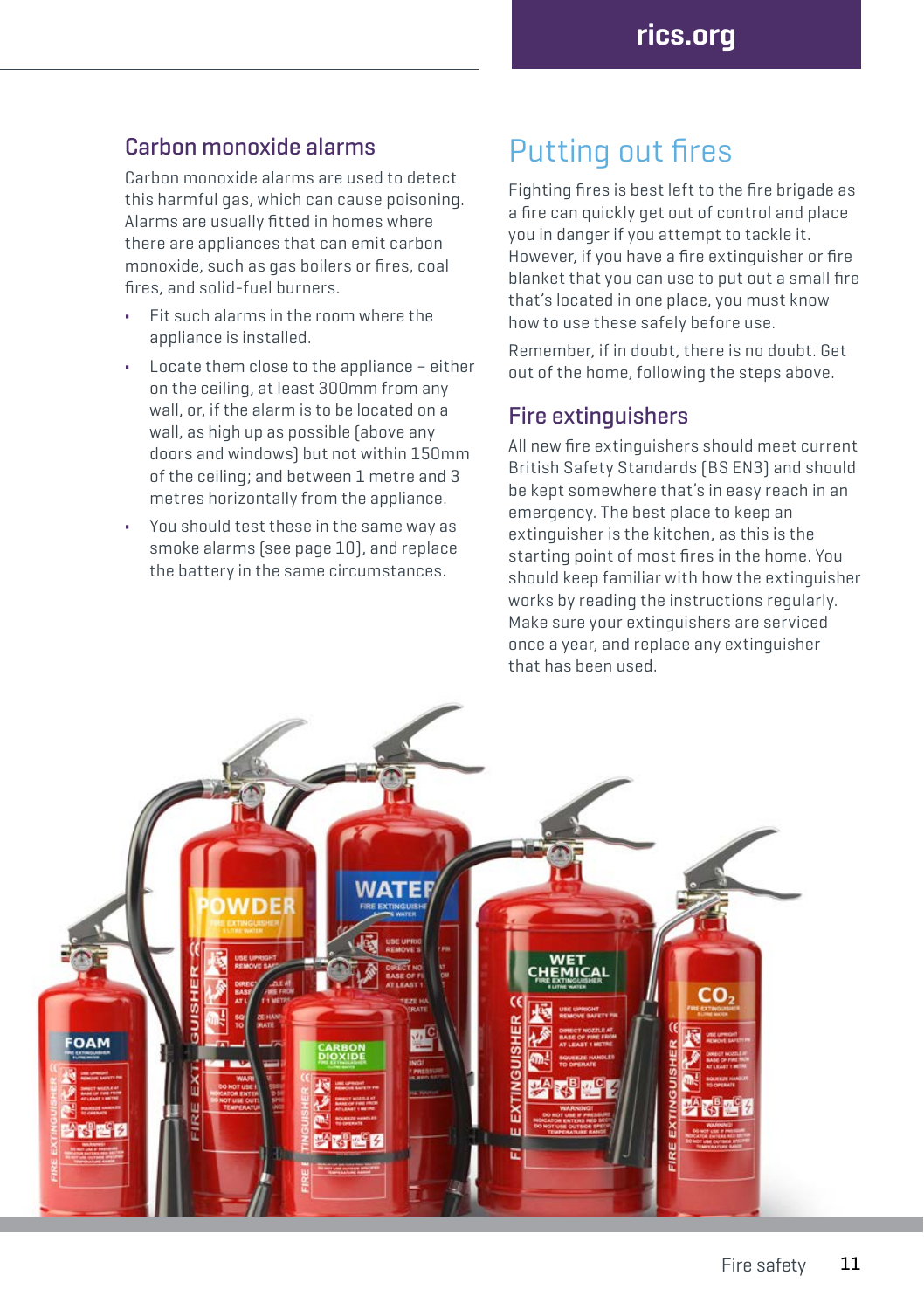There are various types of extinguisher available:

**Water:** Can be used on materials including wood, paper or cloth. Do not use water on an electrical fire, on liquids or grease, or on oil or fat pan fires.

**Dry powder:** These can be used on most types of fires, however they are no longer recommended for use indoors.

**Foam:** These are safe for general use, except on oil, fat pan fires or electrical fires.

**Carbon Dioxide (CO2):** For electrical fires and fires with flammable liquids, except oil or fat pan fires.

**Wet chemical:** Ideal for fires involving cooking oils and fats.

In domestic properties, a fire blanket and small wet chemical extinguisher in the kitchen would be considered satisfactory.

Before you make any attempt to stop a fire with an extinguisher, always call 999 first. If using a fire extinguisher:

- **•** do not put yourself in danger, and make sure you are positioned between a safe exit and the fire so you can escape if the fire escalates;
- **•** make sure the fire is contained before trying to put it out yourself;
- **•** make sure you use the right type of extinguisher for the fire.

### Fire blankets

Fire blankets are made from fire-resistant fabric and used to put out fires in kitchens, for example chip-pan fires. They can also be used to wrap a person whose clothes are on fire.

- **•** Fire blankets are best located in the kitchen, next to the cooker.
- **•** If you are fitting a fire blanket, you should understand how to use it and follow the manufacturers instructions.

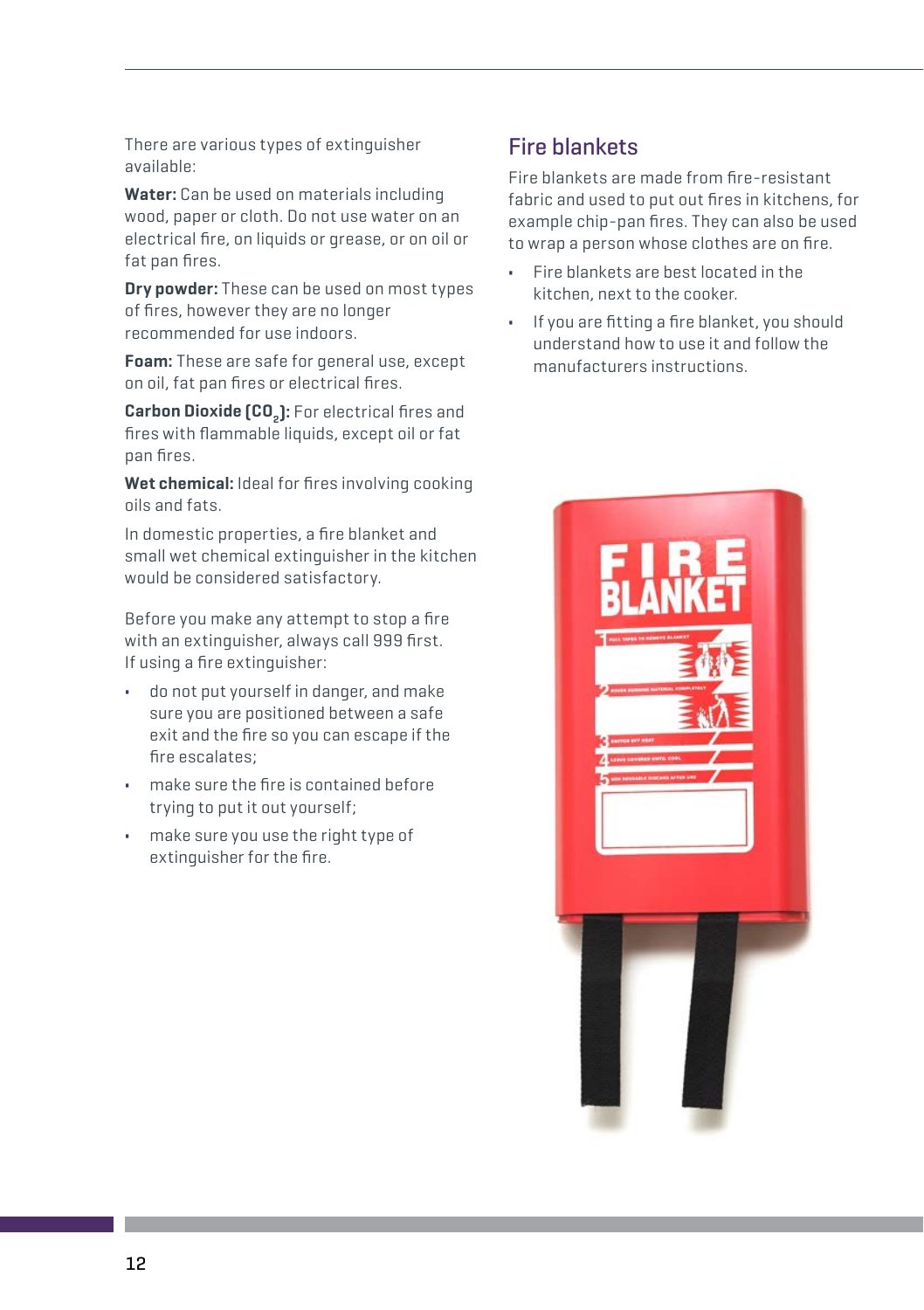## Accessibility and specific needs

Those who may need special assistance during a fire include disabled people, young children, the elderly or those with a temporary condition which might hinder their escape (e.g. a broken leg). The reason they need assistance could be, for example, if they are unable to hear the fire alarm or cannot escape quickly enough. Special arrangements can be made through creating a Personal Emergency Evacuation Plan (PEEP). Your local fire brigade can be contacted to provide expert advice and help plan a PEEP bespoke to your evacuation needs.

#### Mobility difficulties

If you have mobility difficulties, there are several helpful fire safety measures.

- **•** You can obtain remote-controlled or easy-access alarms, which can be tested from the wall rather than the ceiling. The Disabled Living Foundation can provide more information on these types of products – see 'Useful links' (page 17).
- **•** If you find it difficult to test your own alarms, ask somebody whether they can do it for you.
- **•** If you have sight, hearing or mobility issues or you use oxygen, register with the local fire and rescue service to ensure that it is aware of your circumstances in the event of an emergency.
- **•** If you have difficulty moving around consider fitting an intercom, which will let you alert someone who can help in the event of an emergency.
- **•** Make sure you have easy access to mobility aids at night, such as walking sticks, in case you need these for evacuation.

### Hearing difficulties

If you might have difficulty hearing a fire alarm, there are several fire safety measures that may be helpful.

- **•** You can obtain a smoke alarm with a strobe light and vibration pads, and fit this in all bedrooms as well as the hallway or landing.
- **•** You can also link smoke alarms around your home so that they go off together to make a louder alarm and alert other people in your household.
- **•** In the event of a fire, evacuate the property and call 999, or ask a neighbour to do so if you have difficulty.
- **•** If you have specialist equipment such as a textphone or minicom, contact emergency services on the emergency number. At the time of writing, the number for those with hearing or speech difficulties is 18000.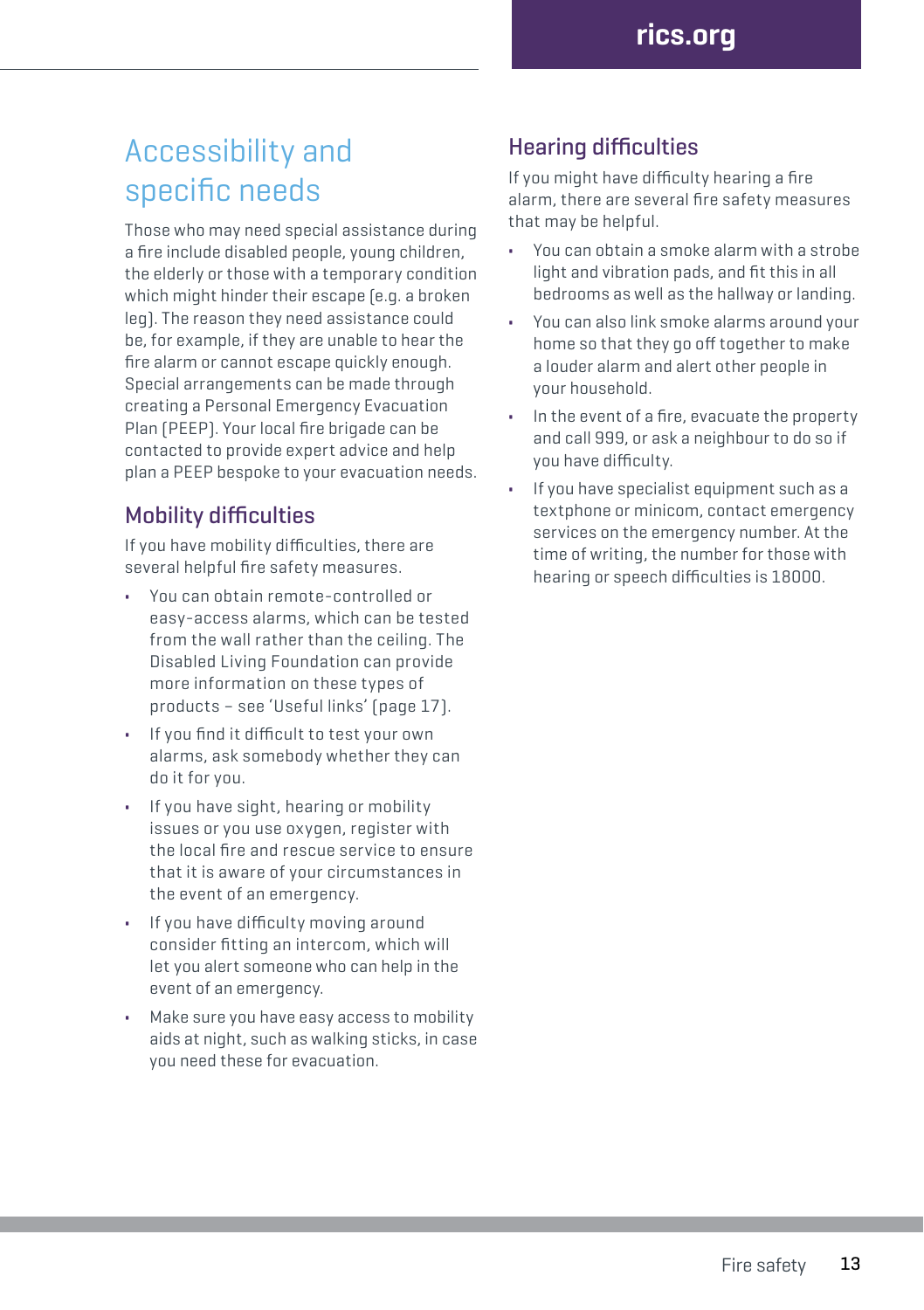### Visual impairments

If you might have difficulty seeing fire safety measures, there are several helpful alternatives.

- **•** If you have trouble identifying alarms that need testing, put a coloured sticker on smoke alarms. The local fire and rescue service can also provide a coloured cover for some smoke and heat alarms.
- **•** Consider fitting coloured tactile indicators such as 'bump-ons' – also known as 'plastic blisters' – on domestic appliances that could start a fire, to emphasise controls, switches etc to make sure you can switch them off properly.
- **•** Unplug electrical leads and check regularly by touch for fraying cables when the appliance is unplugged.
- **•** If you are using an electric appliance and smell burning, turn it off immediately and unplug it.
- **•** Fit tactile indicators along your planned escape route to find exits more easily. You should rehearse your escape route if possible.

#### **Oxygen**

If you store oxygen in the house, there are some additional points to consider.

- **•** Do not store oxygen in direct sunlight. You should keep it in an area that is dry, well ventilated and away from heat sources.
- **•** Do not use oxygen near a naked flame, including gas and electric cookers: 3m is a minimum safe distance.
- **•** Never smoke or use electrical equipment such as e-cigarettes or hairdryers while using oxygen.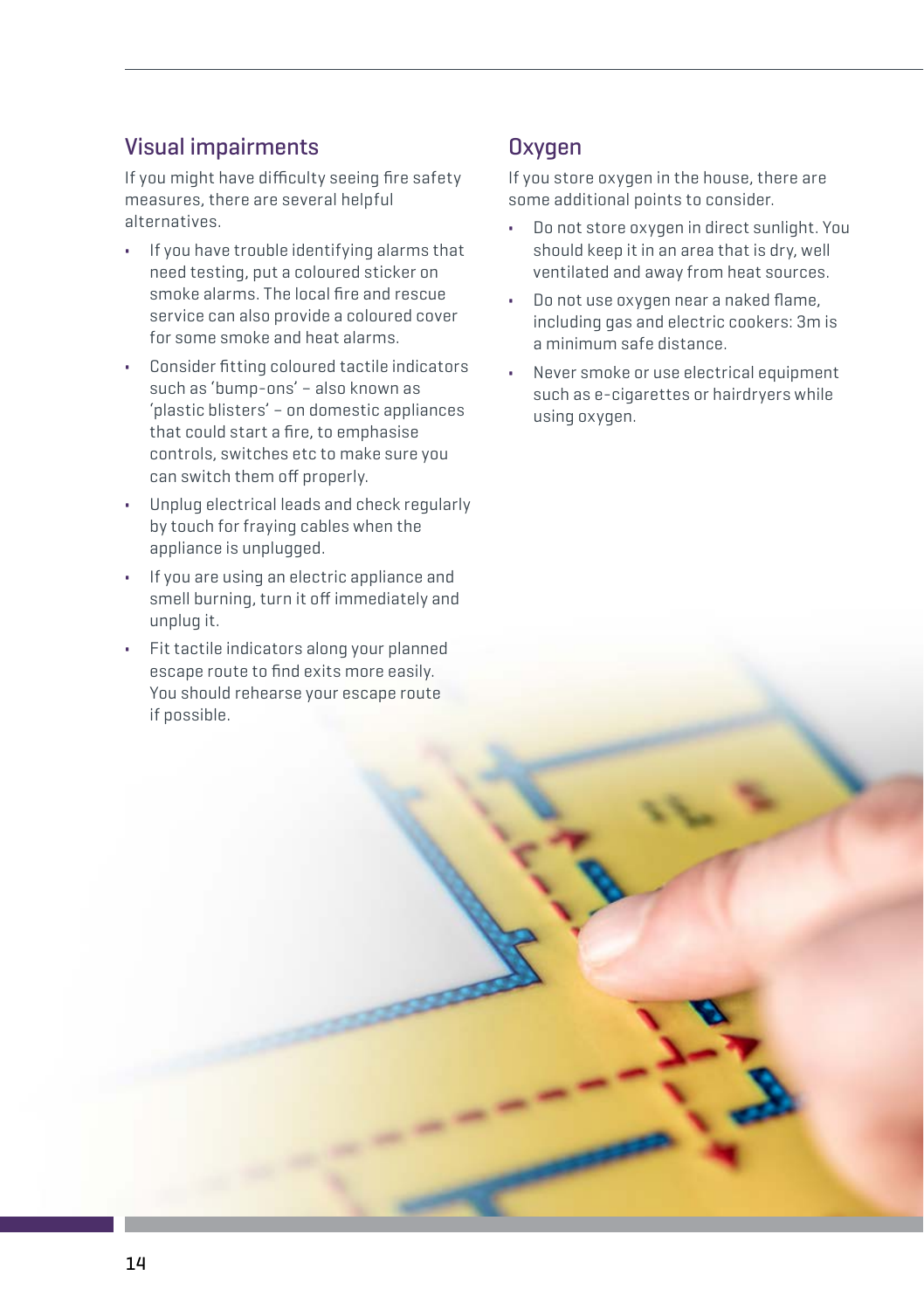## Rented or shared accommodation

It is important to note that to help keep a home safe from fire, a landlord must meet certain obligations under law, and the local authority can issue a remedial action notice and impose a fine of up to £5,000 if they fail to meet these obligations.

#### Smoke alarm compliance

- **•** The landlord must ensure that a smoke alarm is fitted on each level of the property.
- **•** The landlord must test smoke alarms on the first day of new tenancies, and subsequent testing is the responsibility of the tenants.
- **•** RICS recommends that tenants test alarms on a weekly basis.

#### Carbon monoxide alarms

- **•** The landlord must provide a carbon monoxide alarm in rooms where any solid fuel appliance is installed, for example in a coal fire or log-burning stove, or where gas appliances are provided.
- **•** The landlord must test carbon monoxide alarms on the first day of new tenancies in the same way as smoke alarms, and tenants are responsible for subsequent testing.
- **•** RICS also recommends that alarms are tested by tenants once a week.

#### Gas appliance checks

**•** The landlord must arrange for gas appliances to be serviced and checked annually by Gas Safe-registered professionals – **[hse.gov.uk/gas/domestic/](http://hse.gov.uk/gas/domestic/faqlandlord.htm) [faqlandlord.htm](http://hse.gov.uk/gas/domestic/faqlandlord.htm)**

#### Electrical compliance

- **•** Electrical appliances provided by the landlord must carry the British Standard sign.
- **•** RICS recommends the landlord arranges for electrical installations to be inspected on a regular basis – at least every five years, as well as every time the property is prepared for letting. RICS recommends testing wiring every five years as well.
- **•** For appliances in let properties, RICS recommends portable appliance testing (PAT) by a competent electrician once a year.

#### Furniture compliance

**•** Any furnishings provided by the landlord must be fire-retardant and meet current safety regulations.

#### Safety certificates

**•** The landlord must make safety certificates available to tenants, showing the dates when the gas and electrical appliances were last checked.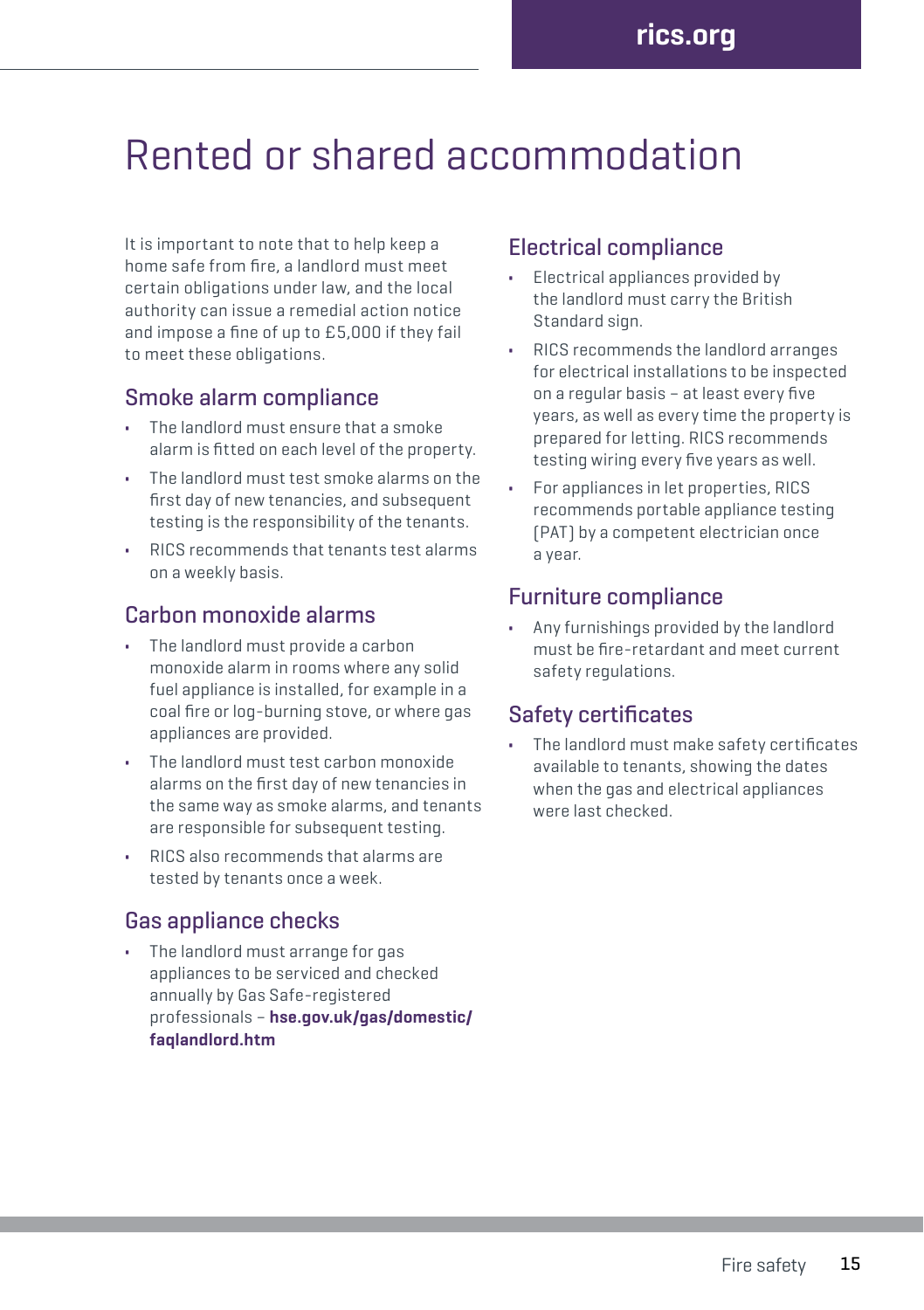# Free RICS guides

RICS has a range of free guides available for the property issues listed here.

#### Development issues

Compulsory purchase Home extensions

#### Home hazards

Dilapidations Flooding Japanese knotweed Subsidence

#### Neighbour issues

Boundary disputes Party walls Right to light

#### Residential

Buying a home Buying and selling art and antiques at auction Home surveys Letting a property Property auctions Renting a property Selling a home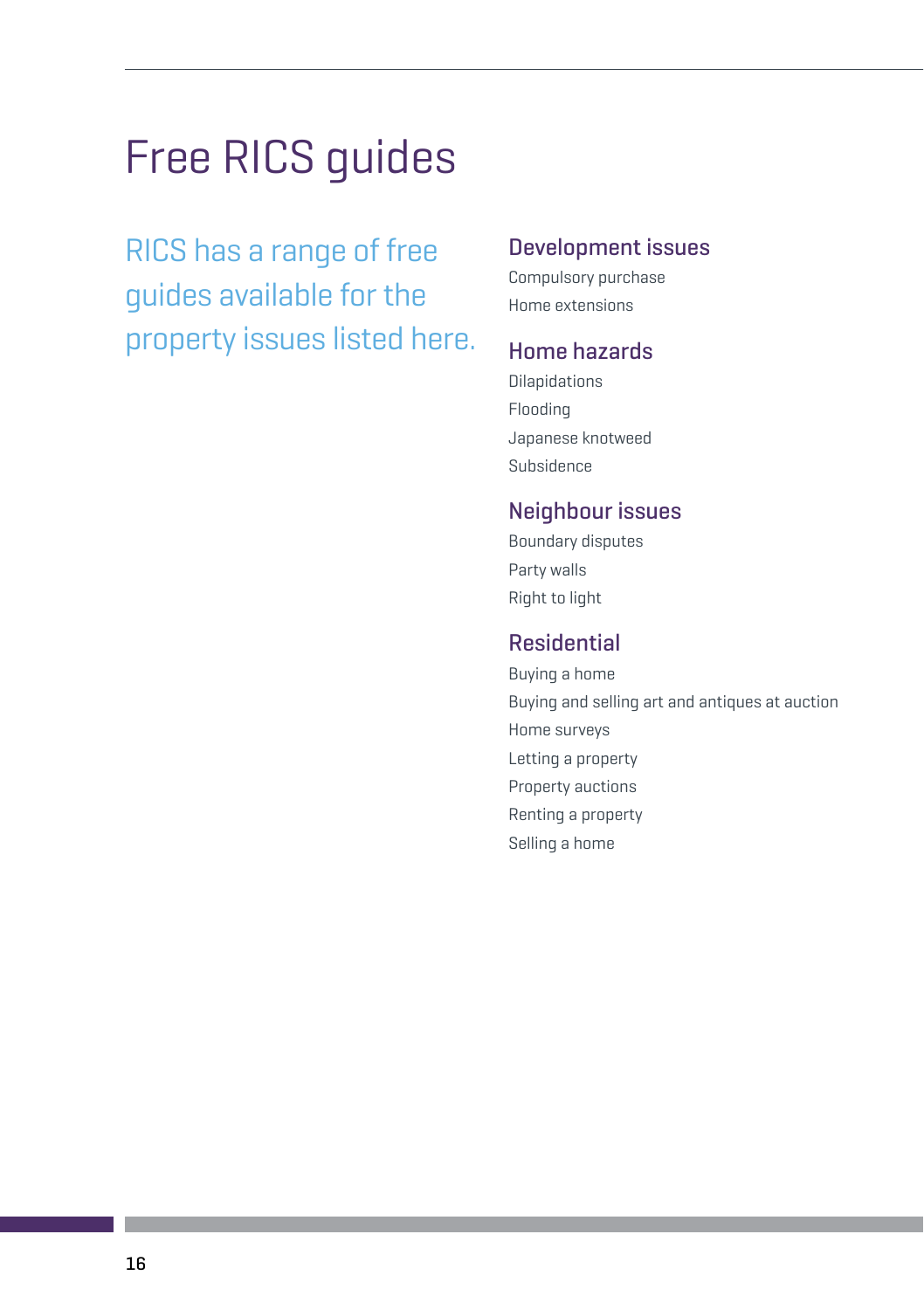# Useful links

Here are some useful website addresses for related fire safety advice:

### General fire safety information

Fire safety in the home **[firekills.campaign.gov.uk](http://firekills.campaign.gov.uk)**

#### Accessibility and special needs

The Disabled Living Foundation **[www.dlf.org.uk](http://www.dlf.org.uk)**

#### Electrical appliances

Product recalls **[www.electricalsafetyfirst.org.uk/](http://www.electricalsafetyfirst.org.uk/) product-recalls**

Age UK **[www.ageuk.org.uk](http://www.ageuk.org.uk)**

#### Rented or Shared Accommodation

Renting out your property (England and Wales) **[www.gov.uk/renting-out-a-property](http://www.gov.uk/renting-out-a-property)**

Housing health and safety rating system (HHSRS): guidance for landlords and property-related professionals **[www.gov.uk/government/publications/](http://www.gov.uk/government/publications/housing-health-and-safety-rating-system-guidance-for-landlords-and-property-) [housing-health-and-safety-rating-system](http://www.gov.uk/government/publications/housing-health-and-safety-rating-system-guidance-for-landlords-and-property-)[guidance-for-landlords-and-property](http://www.gov.uk/government/publications/housing-health-and-safety-rating-system-guidance-for-landlords-and-property-)related-professionals**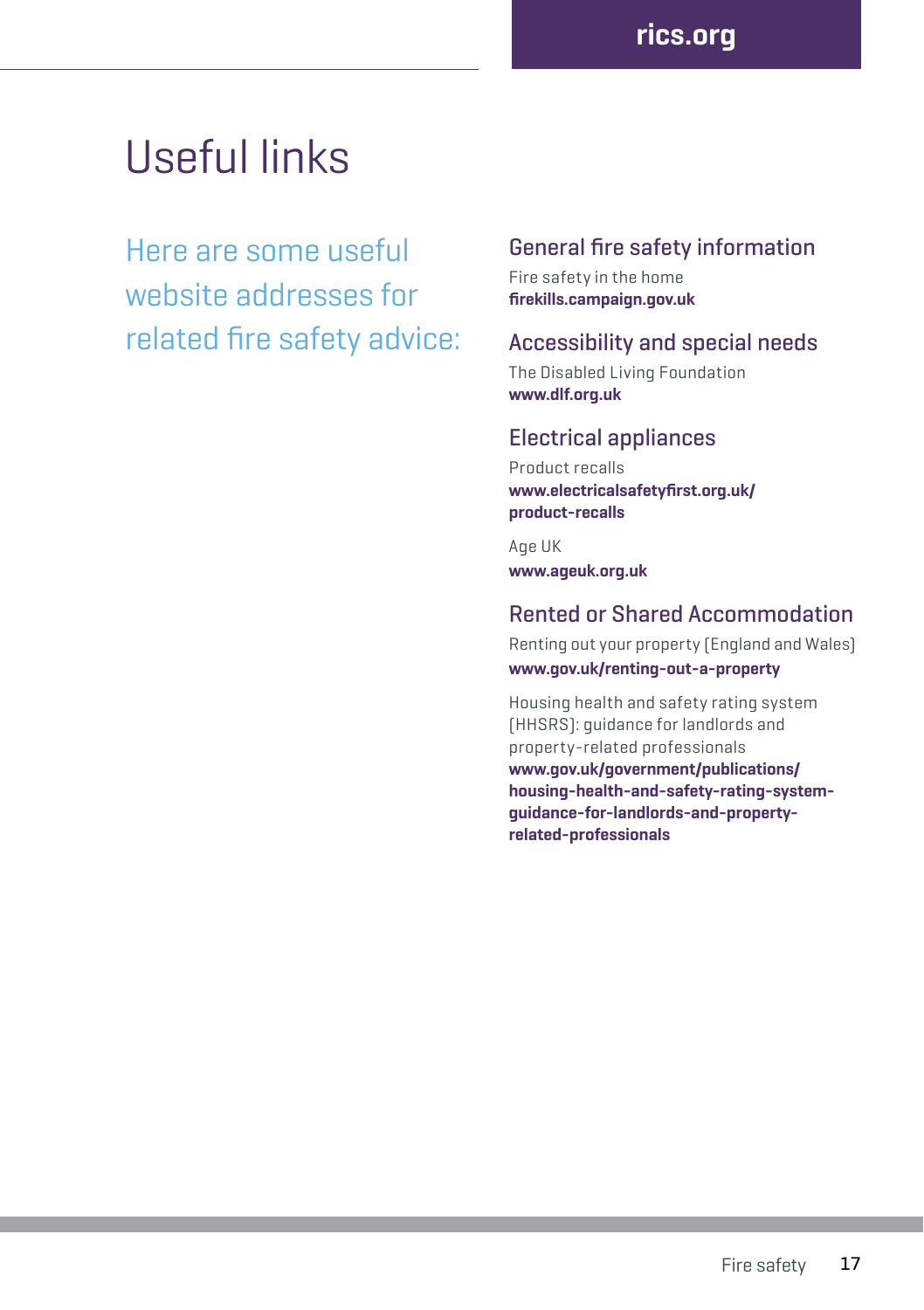# Further information

We hope this guide is useful to you. If you'd like to know more about fire safety, or how RICS can help, please contact us.

#### Visit our website

**[rics.org/consumerguides](http://rics.org/consumerguides)** alternatively email

**[contactrics@rics.org](mailto:contactrics%40rics.org?subject=)** or call the RICS Contact Centre **02476 868 555**

#### Consumer advice

The Chartered Surveyors' Voluntary Service **[rics.org/uk/about-rics/responsible-business/](http://rics.org/uk/about-rics/responsible-business/welfare-and-corporate-responsibilities/chartered-surveyors-voluntary-service) [welfare-and-corporate-responsibilities/](http://rics.org/uk/about-rics/responsible-business/welfare-and-corporate-responsibilities/chartered-surveyors-voluntary-service) [chartered-surveyors-voluntary-service](http://rics.org/uk/about-rics/responsible-business/welfare-and-corporate-responsibilities/chartered-surveyors-voluntary-service)** 

## Find a Surveyor

Contact us if you want to find independent, impartial advice from a qualified professional with good local knowledge.

Look out for firms that are 'Regulated by RICS'. Estate agents and surveying firms that are regulated by RICS are easy to spot as they use 'Regulated by RICS' on their stationery and promotional material.

To find an RICS firm in your area visit

#### **[www.ricsfirms.com](http://ricsfirms.com)**

alternatively email

**[contactrics@rics.org](mailto:contactrics%40rics.org?subject=)** or call the RICS Contact Centre **02476 868 555**